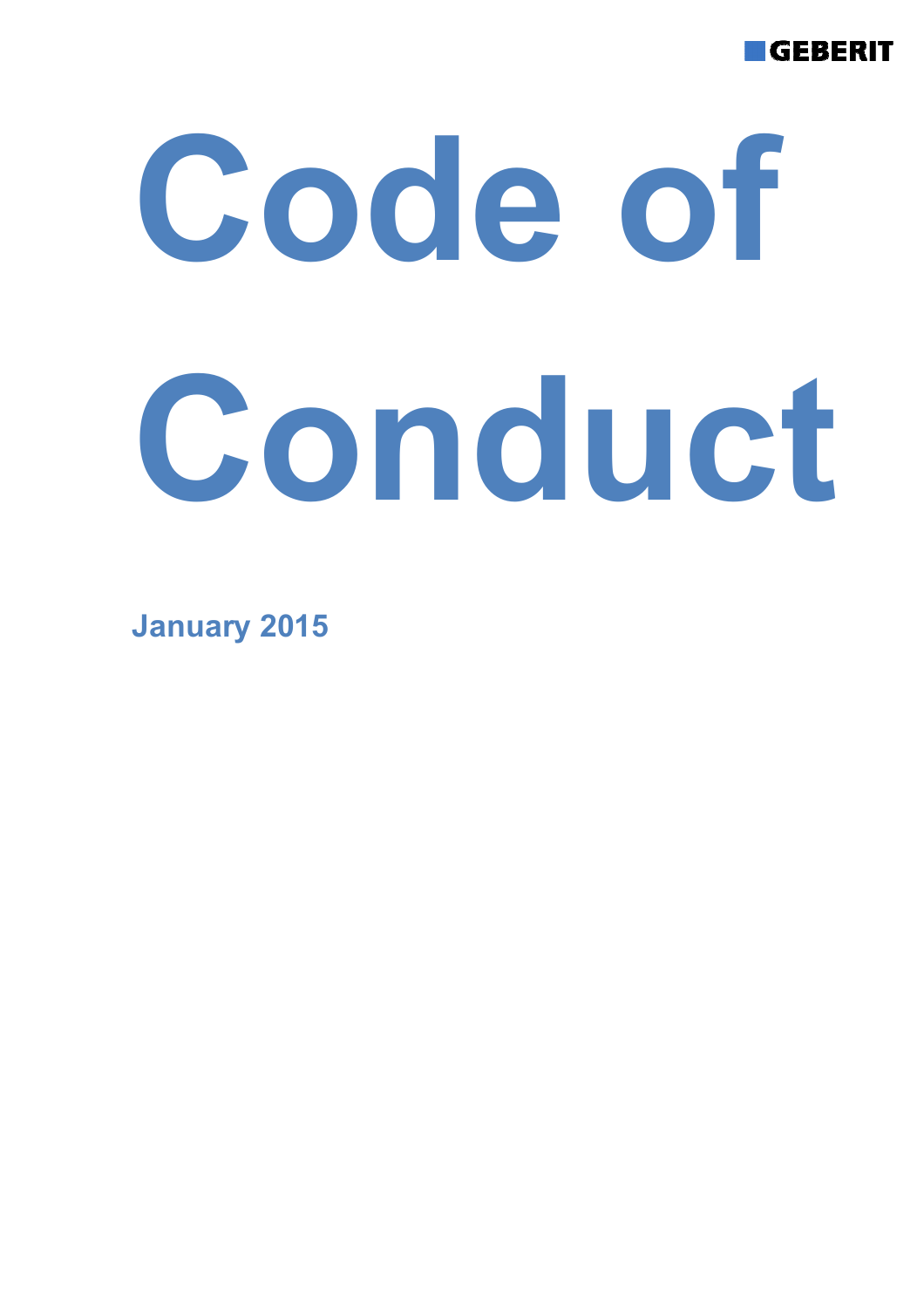

# **Table of contents**

| $\mathbf 1$ .  |                                                   |
|----------------|---------------------------------------------------|
| 1.1.           |                                                   |
| 1.2.           |                                                   |
| 1.3.           | Targets and target groups of the Code of Conduct5 |
| 1.4.           |                                                   |
| 1.5.           |                                                   |
| 1.6.           |                                                   |
| 1.7.           |                                                   |
| 1.8.           |                                                   |
|                |                                                   |
| 2.             |                                                   |
| 2.1.           |                                                   |
| 2.2.           |                                                   |
| 2.3.           |                                                   |
| 2.4.           |                                                   |
| 2.5.           |                                                   |
| 2.6.           |                                                   |
| 2.7.           |                                                   |
|                |                                                   |
| 3.             |                                                   |
|                |                                                   |
| 4.             |                                                   |
|                |                                                   |
| 5.             |                                                   |
| 5.1.           |                                                   |
| 5.2.           | Environmental protection and use of resources 10  |
|                |                                                   |
| 6.             |                                                   |
| 6.1.           |                                                   |
| $\overline{2}$ |                                                   |
|                |                                                   |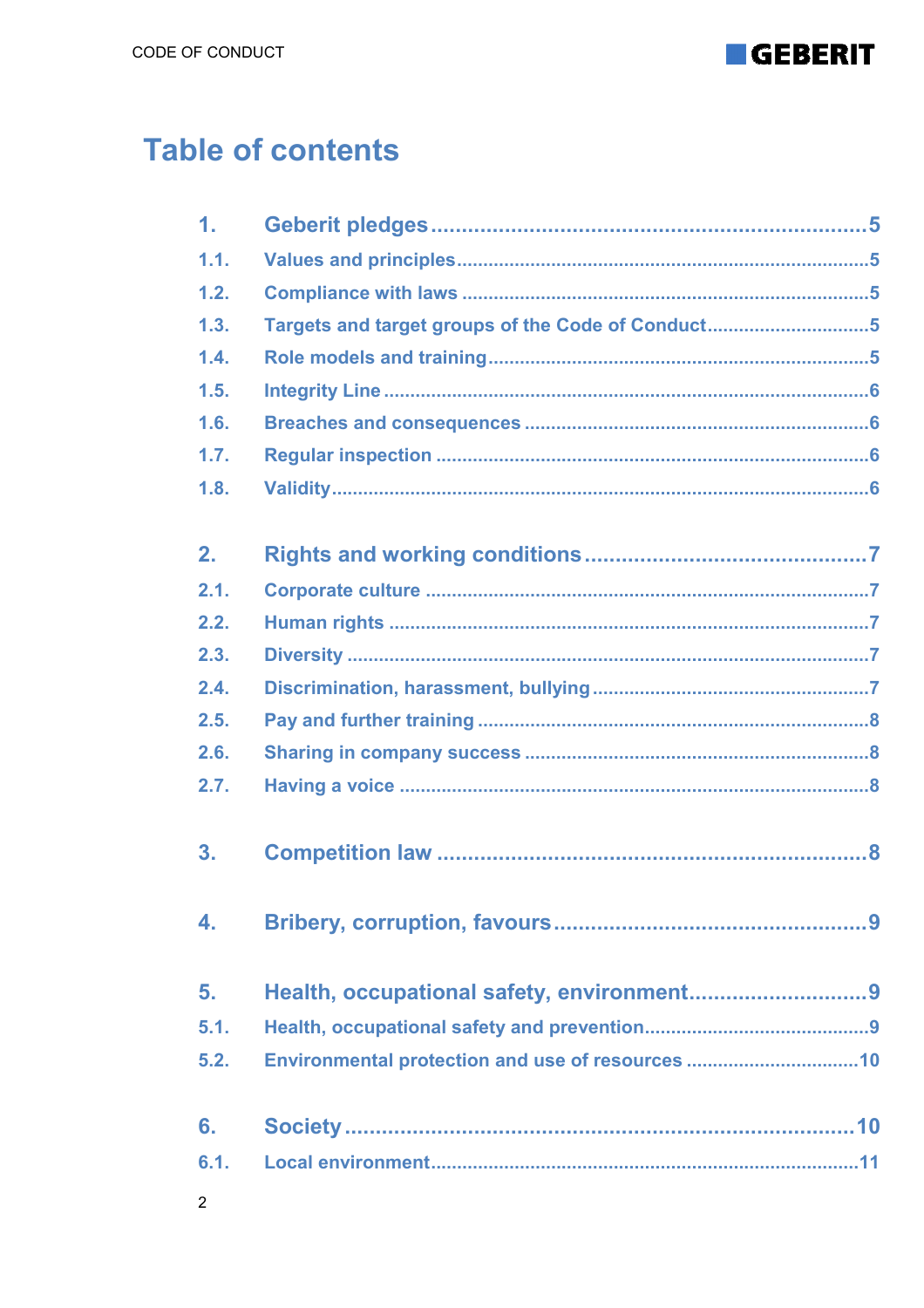# **GEBERIT**

| 6.2.           |                                                             |
|----------------|-------------------------------------------------------------|
| 6.3.           |                                                             |
| 6.4.           | Code of Conduct for suppliers and business partners11       |
|                |                                                             |
| $\mathbf{7}$ . |                                                             |
| 7.1.           |                                                             |
| 7.2.           | Data protection, confidentiality and company property12     |
| 7.3.           |                                                             |
| 7.4.           |                                                             |
| 7.5.           | Communication, media contacts, investor relations13         |
| 7.6.           |                                                             |
| 7.7.           |                                                             |
| 7.8.           | Contractual obligations and documentation standards14       |
| 7.9.           |                                                             |
| 7.10.          |                                                             |
| 7.11.          | Donations, sponsorship, political donations and positions15 |
| 7.12.          |                                                             |
| 7.13.          |                                                             |
|                |                                                             |
| 8.             |                                                             |
| 8.1.           |                                                             |

**8.2. Intellectual property – patents ............................................................... 16**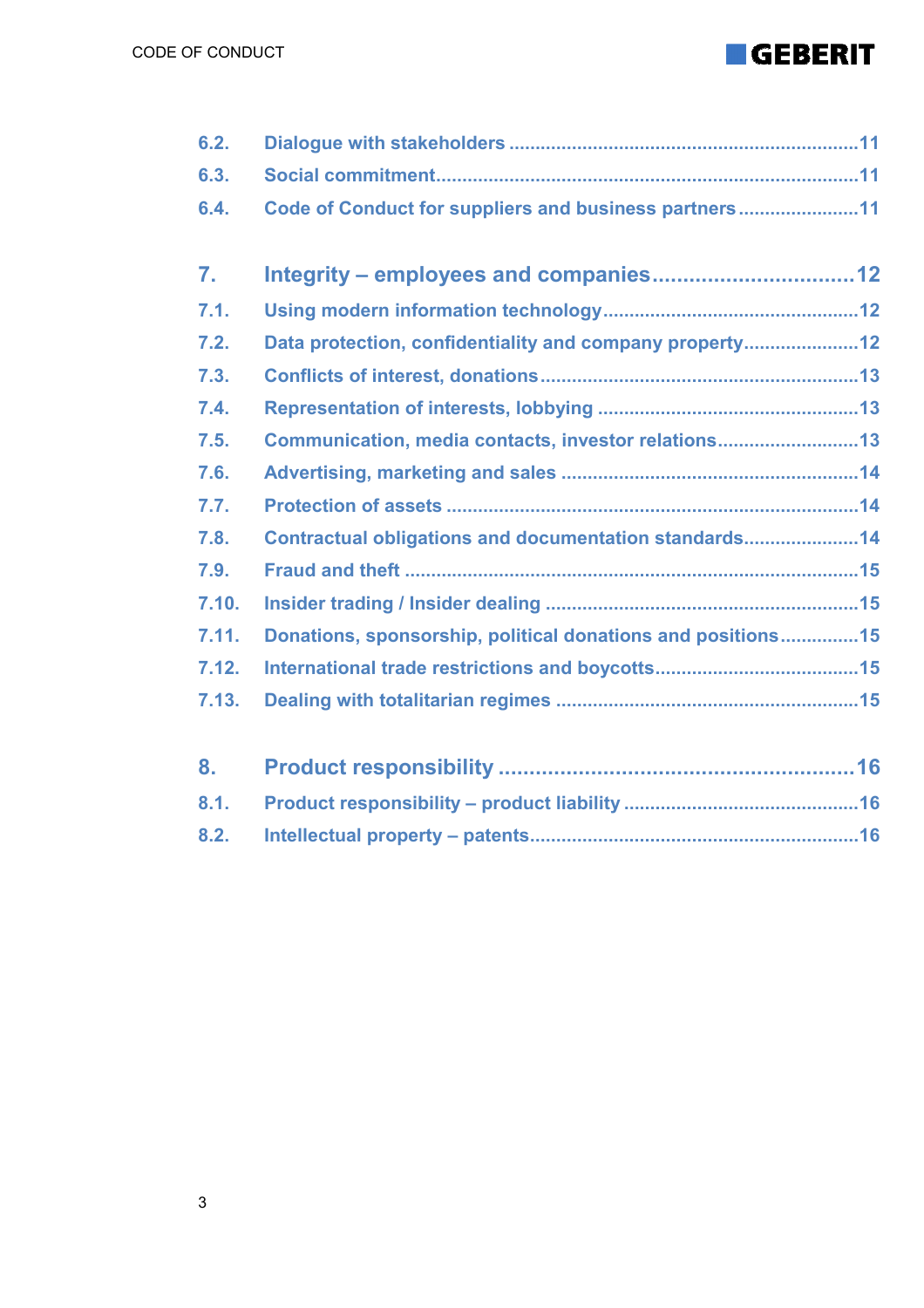

# **Foreword**

Dear Employees,

As an international company, we provide top-quality products and services in sanitary technology across the globe. Our success – both present and future – is determined by our commitment. In our commitment to sustainable development, we take our social, economic and environmental responsibility into account in equal measure.

Our value as a company and long-term success depend on our reputation and our ability to maintain the trust of all our stakeholders. It is therefore vital that we follow the highest ethical standards and act with integrity.

Each of you has a hand in shaping our corporate culture. This requires that we all recognise and are aware of our responsibility. The updated Code of Conduct specifies what Geberit as an employer expects of you. This builds on and replaces the first Code of Conduct that was published in 2007. This Code of Conduct must be used by all Geberit employees across the globe as guidelines to ensure that we behave ethically and in accordance with the law. It contains practical guidelines and links to additional useful information.

This Code of Conduct forms the basis of how we work on a day-to-day basis in a dynamic international environment. We expect every employee in this company to know and understand this Code and to follow it without exception.

We are aware that words cannot describe every possible daily situation and provide corresponding instructions. Please seek advice from your supervisor should you have doubts regarding the correct behaviour. Be open about any concerns you may have regarding compliance with the Code of Conduct. We will ensure that breaches are investigated – with the appropriate consequences for the parties responsible.

We do not just measure our performance by our results, but also by the way in which they have been achieved. If we all follow the concepts specified in this Code of Conduct, we can be proud of how we behave and carry out our tasks.

Please take the time to read our Code of Conduct so that you are aware of its content and can follow it during your everyday work.

I am counting on your support.

On behalf of the Board of Directors of Geberit

N. Raelwy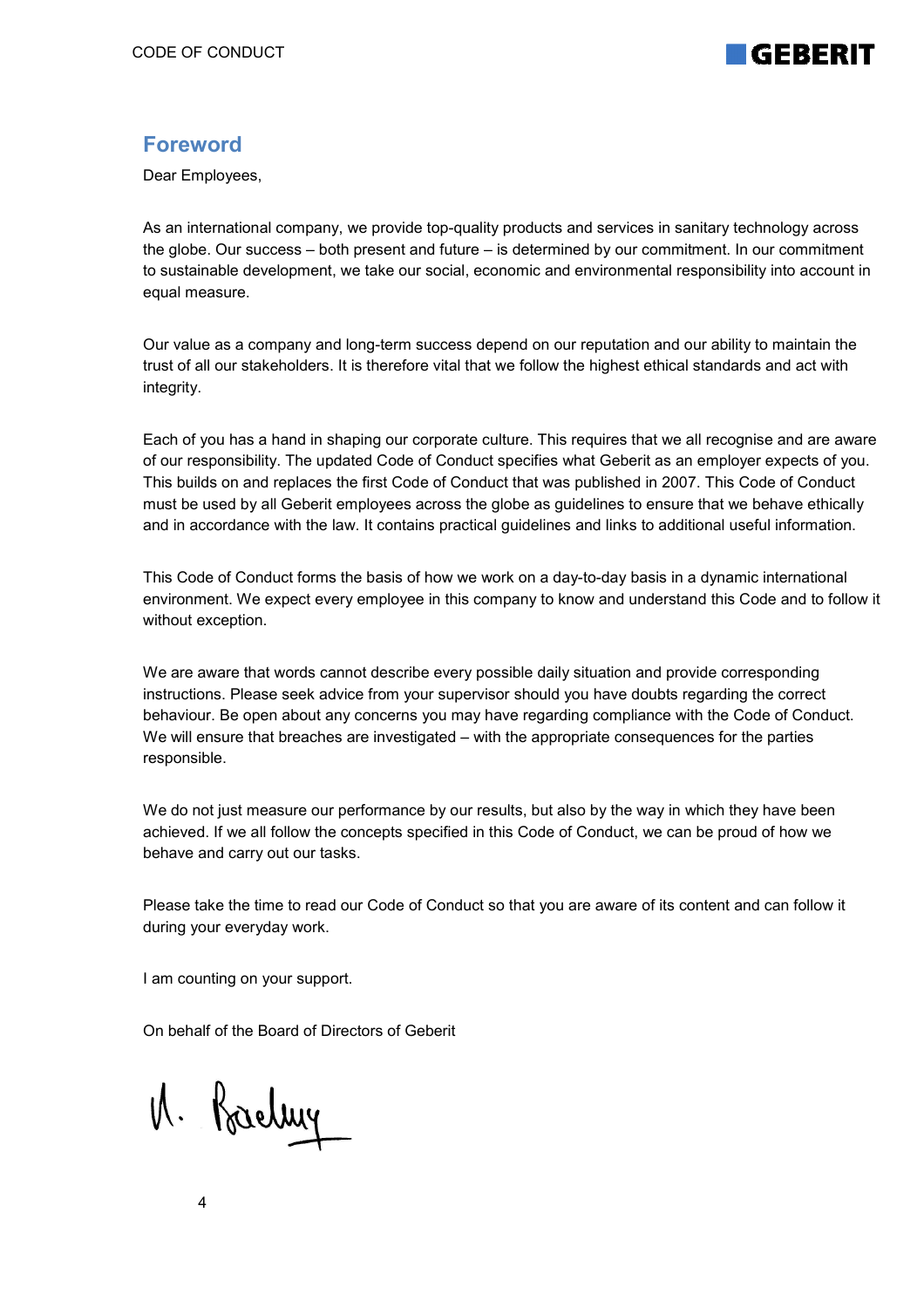

# **1. Geberit pledges**

As the world's leading company in the sanitary industry, we take our responsibility very seriously. Geberit complies with the national and international laws on creating free and fair world trade and strives to be a role model for ethical, environmentally friendly and socially acceptable business activity.

# **1.1. Values and principles**

We have compiled our key guiding principles and core values in the Geberit Compass, which gives our international organisation a framework to follow to achieve our vision and our goals. Transparent information, an intensive dialogue and the integrity of every individual are not just desirable, but essential. The Compass is a concrete expression of our corporate culture and a key component in our success.

# **1.2. Compliance with laws**

We follow all local, national and international laws, directives, norms and standards that are relevant to our economic activity and frequently even go above and beyond what is legally required as a minimum. This not only concerns our business operations within a certain country or region, but also matters outside the country if these significantly affect the competition for the country or region.

## **1.3. Targets and target groups of the Code of Conduct**

The business world is growing increasingly complex and our business decisions are determined by a multitude of legislation and other regulations. As a multi-national group that provides top-quality products and services in sanitary technology, we require a clear behavioural code in order to work successfully with internal and external parties and institutions. This code is described in this fully revised Code of Conduct, which builds on and replaces the first Code of Conduct of 2008.

This Code expresses what the Geberit Group expects as an employer. It applies to all Geberit employees, including managers, the Executive Board and the Board of Directors.

This code is intended to guide us in our everyday activities in the company and to ensure that we conduct business in compliance with our high ethical standards and the applicable law.

# **1.4. Role models and training**

Managers are role models, but so is every single employee. They must therefore always follow our Code of Conduct and act accordingly.

Knowing the correct way to handle ethical concerns relies on continuous training for all employees in order to raise awareness of these issues. This ensures that we are aware of our responsibility and can work together to fulfil these requirements – at any time and anywhere in the world. Our managers must therefore ensure that their employees have read and understood the Code of Conduct and integrate it into their daily activities.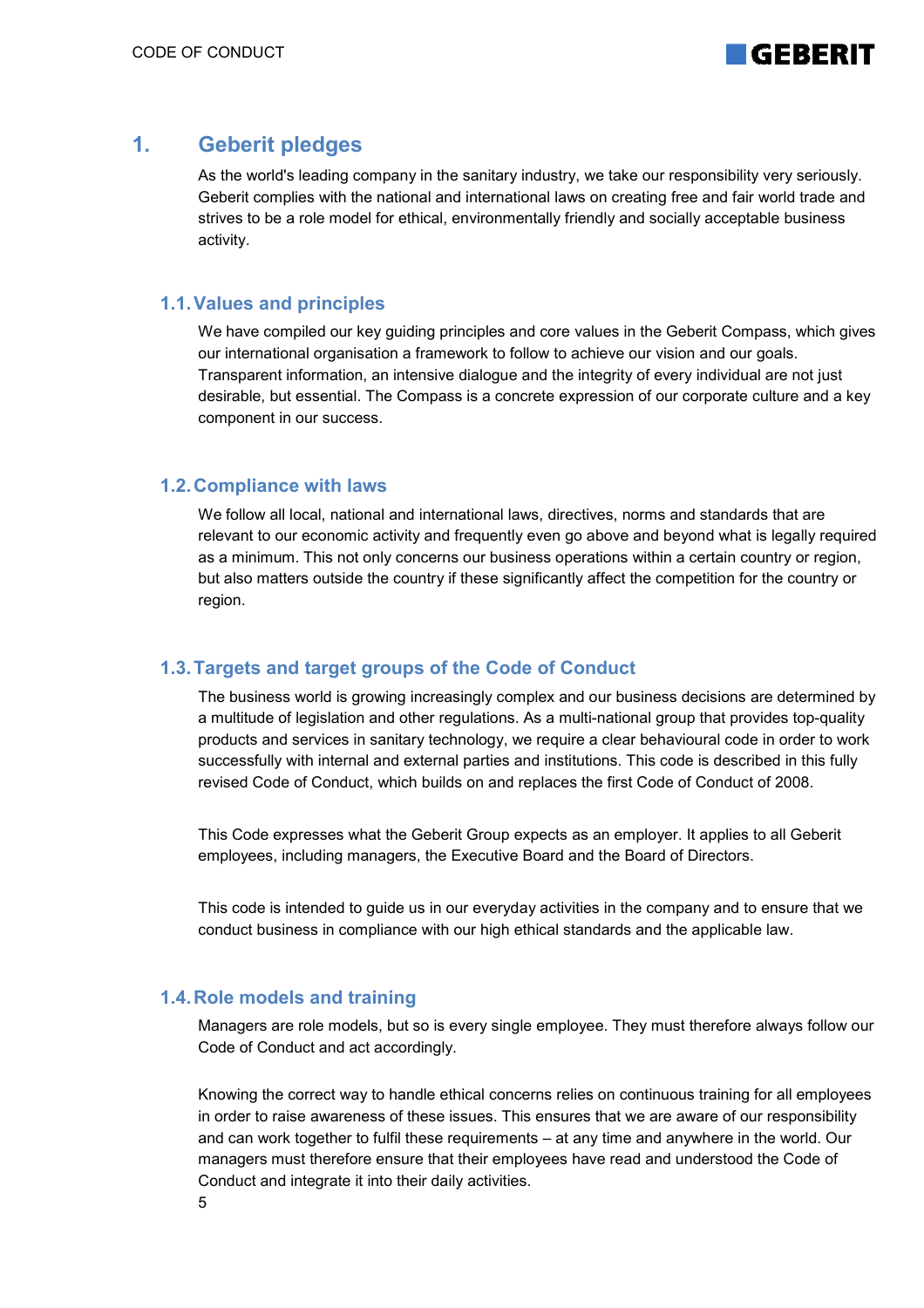

We have developed an interactive support programme that aims to help emphasise the importance of integrity in business operations. It deals with the key requirements that underlie our Code of Conduct.

# **1.5. Integrity Line**

Employees who openly address incidents that violate applicable laws, ethical standards or this Code of Conduct are acting correctly and in compliance with our values and the Geberit Group principles. The Geberit Group management must be informed of problems concerning integrity so that they can be dealt with quickly and reliably. By openly addressing concerns, these Geberit employees help protect themselves, their colleagues and the rights and interests of Geberit. As a general rule, employees should seek a personal meeting with their supervisor.

In the event of serious breaches, we also provide the Geberit Integrity Line. This is a way to anonymously report cases, such as sexual harassment by a supervisor or the concealment of a bribery payment. The Integrity Line is run by an external company that has experience in this area. It is available 24 hours a day, seven days a week. It can be accessed by phone or via a secure website in every country where our company is represented.

Reports are of course treated confidentially. If a report is made, we will carry out a thorough investigation to determine whether a breach has actually taken place. If this is the case, suitable measures are taken.

(Our employees can find additional information on the Geberit Integrity Line on the Geberit Intranet.)

## **1.6. Breaches and consequences**

This Code is binding for all employees. Breaches result in consequences that are determined by the severity of the breach of the Code of Conduct. In addition to warnings, in the event of serious breaches, the offending party may be dismissed.

## **1.7. Regular inspection**

Compliance with the Code of Conduct is checked as part of the annual external report on the respective business year. This takes place by means of an extensive survey that must be answered by the managing directors of the respective companies. The results are included in the sustainability report.

(http://www.geberit.com/master/content/media/global\_media/group/unternehmen/nachhaltigkeit/Su stainability perfomance report fy2013 en.pdf)

## **1.8. Validity**

This Code is valid for five years. If significant changes are required, it can be amended before the end of this five-year period. Related documents, regulations and directives associated with this Code are not affected by this period of validity and can be adapted on an individual basis.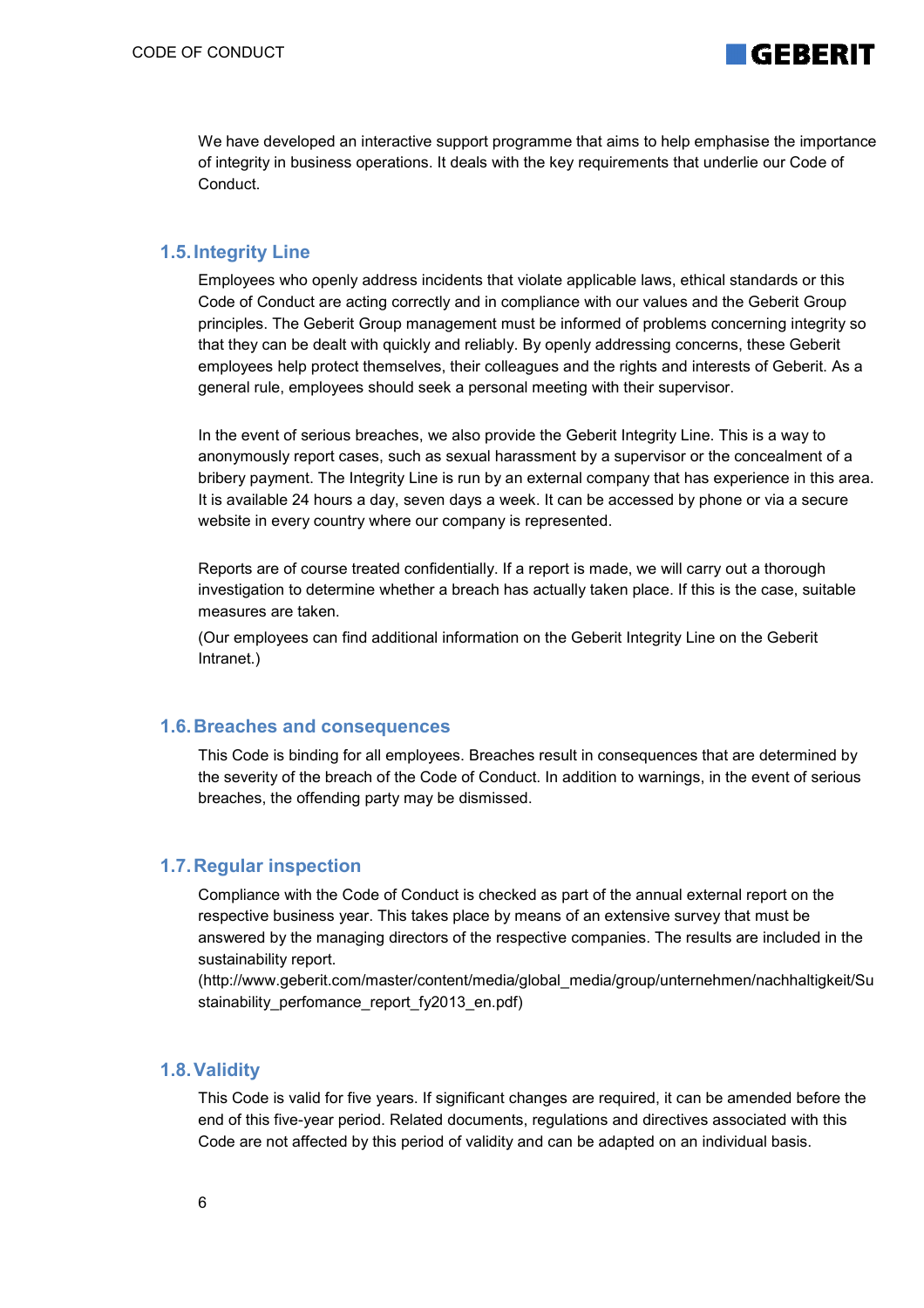

# **2. Rights and working conditions**

We comply with all laws regarding employment as well as local, national and international behavioural codes and conventions. Furthermore, we are committed to adhering to the principles of the Universal Declaration of Human Rights and the conventions of the International Labour Organization (ILO).

# **2.1. Corporate culture**

Our success is based on high ethical standards, a strong sense of team spirit, passion for the company, modesty and willingness to continuously adapt to change.

Only a healthy, living corporate culture can ensure our long-term success in today's demanding business world. Our employees around the world are the backbone of this culture. That is why we take our responsibility and function as a role model seriously as an employer. We are transparent and aware of our responsibility and adhere to the applicable law. Our behaviour is defined by trust, mutual respect, and open and honest communication. These standards determine how we act on a daily basis and how we deal with each other and our stakeholders.

# **2.2. Human rights**

We are categorically against any form of child or forced labour and expect the same from our suppliers and other business partners.

We therefore do our utmost to minimise this risk and require our suppliers to adhere strictly to extensive standards and the provisions governing occupational law. (See also our Code of Conduct for Suppliers,

http://www.geberit.com/media/local\_media/publikationen/allgemein/Supplier\_Code\_of\_Conduct.pdf )

We are committed to respecting human dignity and human rights and to protecting the individuality of every single person in the workplace.

Employees shall be allowed to organize themselves in unions or associations, free of any restrictions or consequences.

# **2.3. Diversity**

As a company, we place great value on promoting diversity and a culture that allows every employee to bring their full potential to the company.

We strive for diversity and are committed to equal opportunities regardless of gender, ethnicity, skin colour, age, religion, nationality or any other possible reason for discrimination.

In accordance with the applicable national and international law, we operate a fair and discrimination-free employment practice. Only individual performance, skills and potential regarding the job requirements are important when it comes to employment, training and promotion.

# **2.4. Discrimination, harassment, bullying**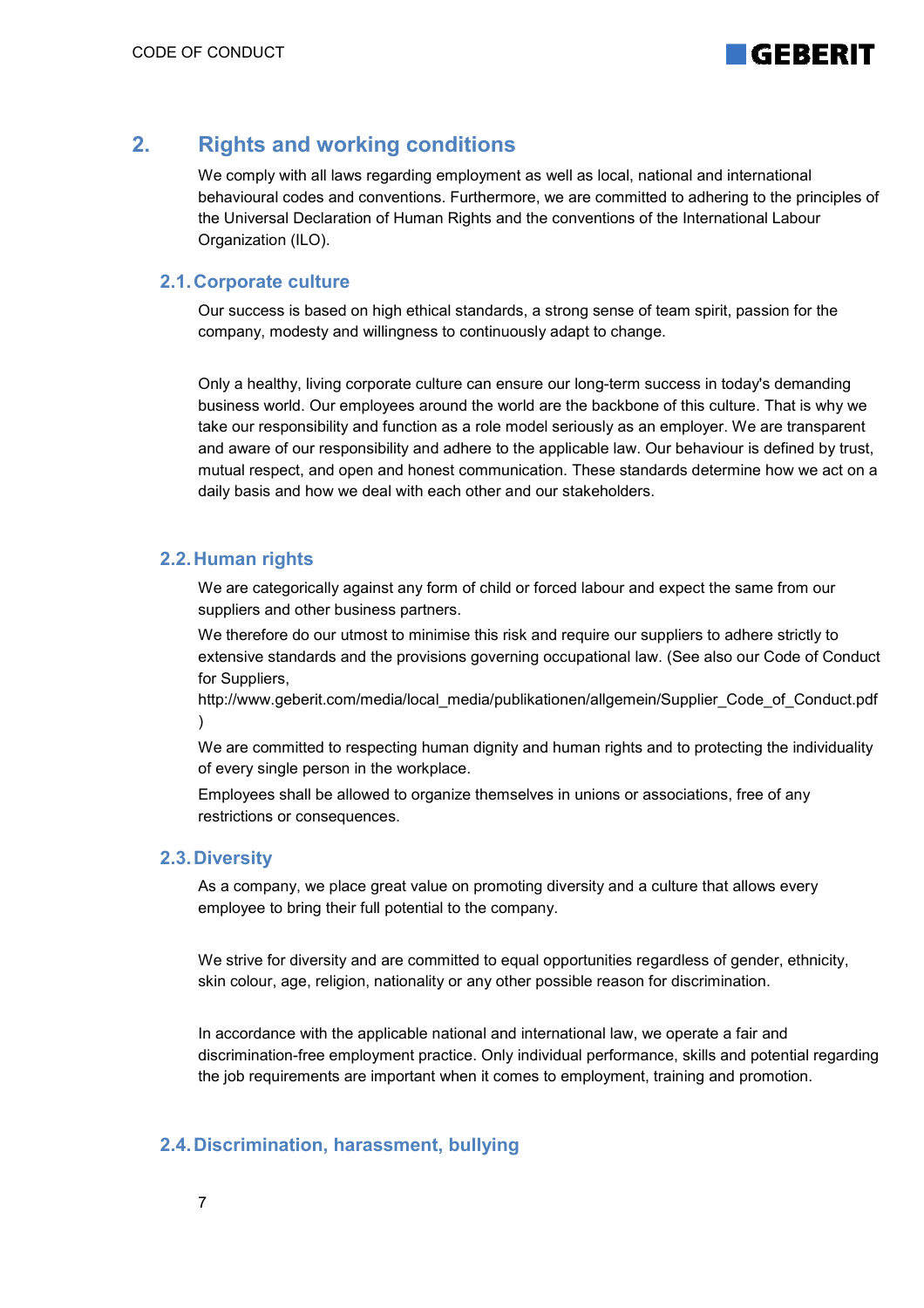

Due to our worldwide business activity, we value diversity as a part of our inspiring work environment. Diversity has many advantages but also requires care in dealing with one another to avoid misunderstandings and conflicts.

We do not tolerate discrimination or bullying on the grounds of race, gender, religion, creed, nationality, invalidity, age, sexual orientation, physical or mental disability, marital status, political views or other characteristics protected by law.

We aim to maintain a safe working environment for our employees. Geberit does not tolerate any form of violence in the workplace. This includes threats, threatening gestures, intimidation, assaults and similar behaviour.

Our top priority is fairness. We encourage all employees who are victims of discrimination or harassment or who witness cases of harassment to report it to their supervisors or via the Integrity Line.

# **2.5. Pay and further training**

Geberit pays market-driven wages and adheres to the minimum wage stipulated by law. We also encourage our employees to take part in personal and professional further development. We offer our employees potential programmes at various levels for prospective and experienced managers.

We offer young people a wide range of basic training programmes with a view to keeping them on once they have successfully completed their training period. We not only give young people specialist knowledge, but also encourage them to develop their own initiative, a sense of selfresponsibility and team work skills, and support them in their early development.

## **2.6. Sharing in company success**

Employees can share in the economic success of the company through shareholding programmes with attractive conditions.

## **2.7. Having a voice**

Employees should be able to have an active hand in shaping the company. Of course, they are free to exercise their rights to employee participation as stipulated by law and in the collective agreement. Geberit proactively seeks to engage in dialogue with the professional associations and employee representatives.

# **3. Competition law**

Our company is fully and unreservedly committed to fair competition. Geberit employees are expected to adhere to all applicable provisions prescribed by competition and anti-trust laws.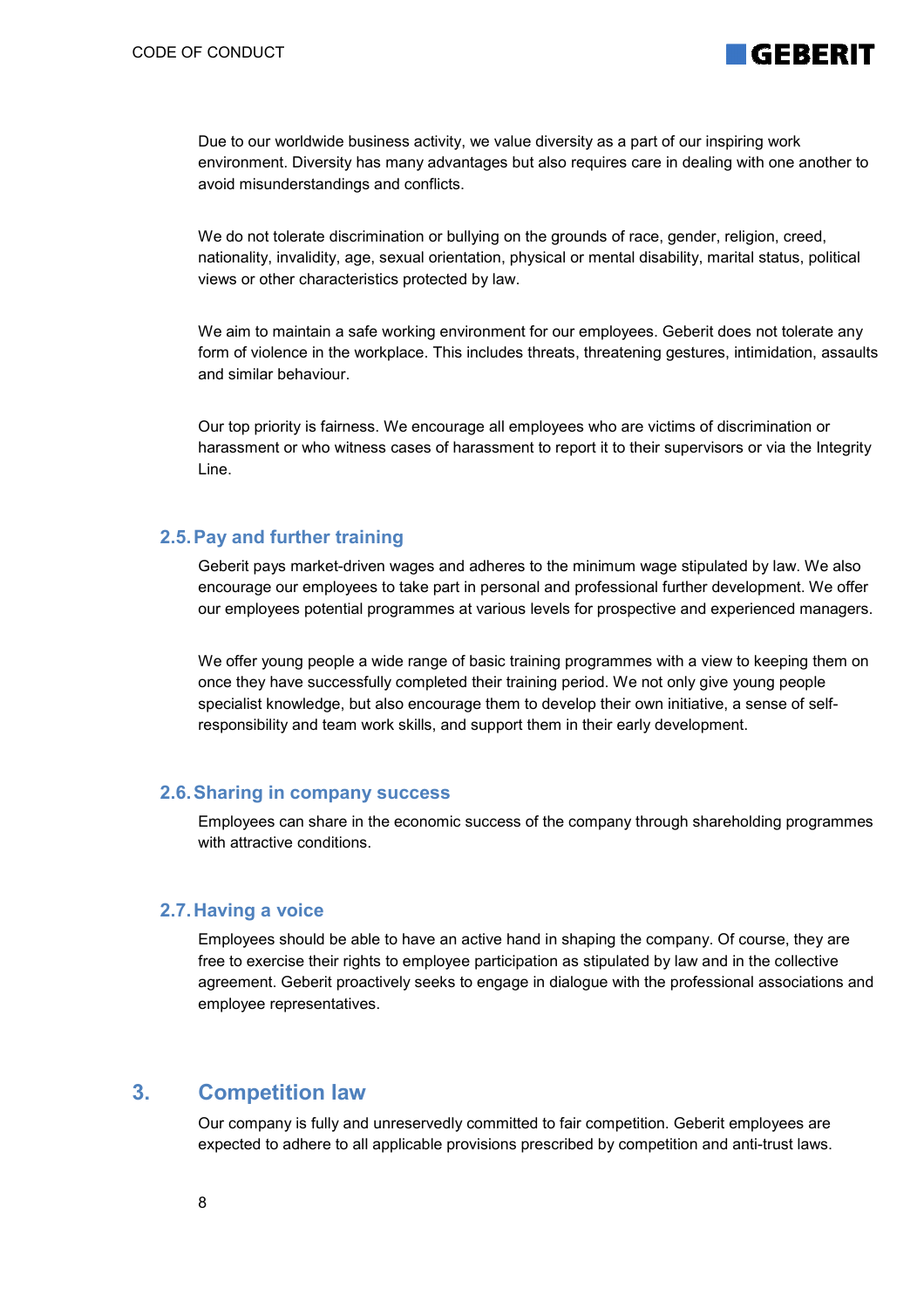

We ensure that our business practices towards suppliers, customers and competitors comply with the anti-trust and competition laws regardless of where business is being done.

We follow the anti-trust and competition laws in all business activities and in all business agreements. Price rigging, cartels and other activities that distort competition are categorically forbidden.

# **4. Bribery, corruption, favours**

We strictly adhere to all relevant provisions against corruption and bribery. As a member of Transparency International, we are committed to the high standards of fighting corruption.

Geberit is committed to adhering to the most stringent integrity standards in all relationships with business partners. We neither accept that employees bribe others nor that they are bribed by others nor any other form of corrupt business behaviour.

Nobody working for Geberit may offer or grant individuals or companies any unfair advantages, neither directly nor indirectly, to make business deals. Unfair advantages include unauthorised discounts, bribes, payoffs, underhand payments and all other comparable unfair material advantages. This principle applies worldwide to all business transactions in which Geberit is involved.

Breaches of provisions and laws that forbid unfair competition can result in prosecution in the civil and criminal courts against Geberit and the responsible employees.

There are internal donation guidelines in place to help fight corruption and our employees are trained in this area. Corruption considerations are taken into account during inspections of the production plants and sales companies by the internal auditing department. If Transparency International states that a country has an increased corruption risk, the company in question will undergo a particularly intensive inspection.

Our employees are only permitted to receive gifts, services and invitations as part of an appropriate, legal business activity. Third parties must not be used to circumvent the existing regulations.

# **5. Health, occupational safety, environment**

The health and safety of our employees is our top priority. We strictly adhere to all relevant occupational health laws and safety standards and we are committed to ensuring a safe workplace. We strive to strike the right balance in terms of our commercial, environmental and social objectives. We categorically refuse to put pure profit before the environment.

# **5.1. Health, occupational safety and prevention**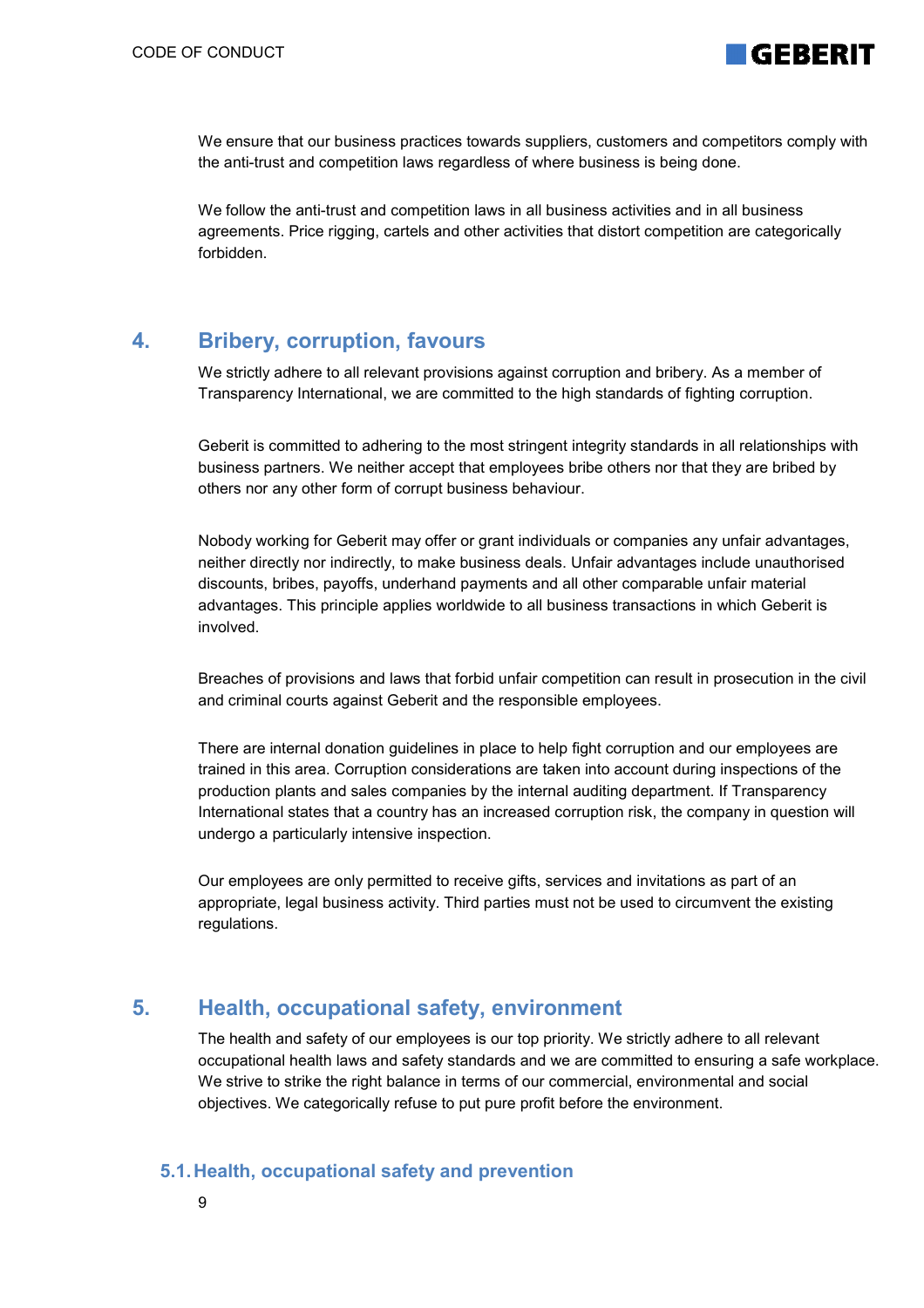

We place great value on high health and safety standards for our employees and strive to achieve a zero accident rate. If, however, accidents do occur, we carry out a systematic analysis and put measures in place to prevent them from happening again. The effectiveness of these measures is then also checked. As part of our Geberit Safety System (GSS), we formulate objectives and strive for continual improvement.

Our employees must ensure that their workplace is safe and free from health risks. They must follow all environmental and occupational safety conditions. Any shortcomings or breaches must be reported immediately and dealt with as quickly as possible.

As a precautionary and preventative measure, we regularly give our employees health and safety training. We ensure a workplace and working environment that promotes physical and mental wellbeing. In difficult situations or cases of social distress, we offer our employees the best possible advice and support and also refer them to external specialists if necessary.

# **5.2. Environmental protection and use of resources**

Geberit has a global reputation for being one of the most advanced companies with regard to sustainability. We endeavour to keep achieving these high standards of sustainability in the future too.

As a green company, we have already been committed to the careful use of energy, water and natural resources for many years. Our many different activities and our forward-thinking approach enable us to contribute towards reducing the global CO2 problem. We endeavour to keep our impact on the environment to a minimum, by consistently complying with all applicable laws, international directives and industry standards. In the many initiatives that we implement, we go above and beyond the legal and official regulations.

As part of our environment and energy management scheme, we set ourselves clear objectives in our sustainability strategy, allowing us to improve our environmental performance and reduce our energy consumption on a continual basis. We include environmental criteria in all activities and decision processes and along the entire value chain, and ensure that they are presented transparently. We also do this during the product development phase as part of ecodesign workshops (cf. Product responsibility), which allows us to ensure that our products satisfy the most stringent environmental standards and are suitable for sustainable buildings.

We train our employees all around the world with regard to environmental issues and take steps to raise their awareness. As part of this commitment, we also seek the involvement of customers, suppliers and other stakeholders. This is because we can only effectively bear this responsibility and achieve genuinely sustainable development in the long term by working together.

# **6. Society**

We are part of society and want to make a positive contribution towards it. We openly deal with the concerns of the many different stakeholders in the community, seek to engage in dialogue with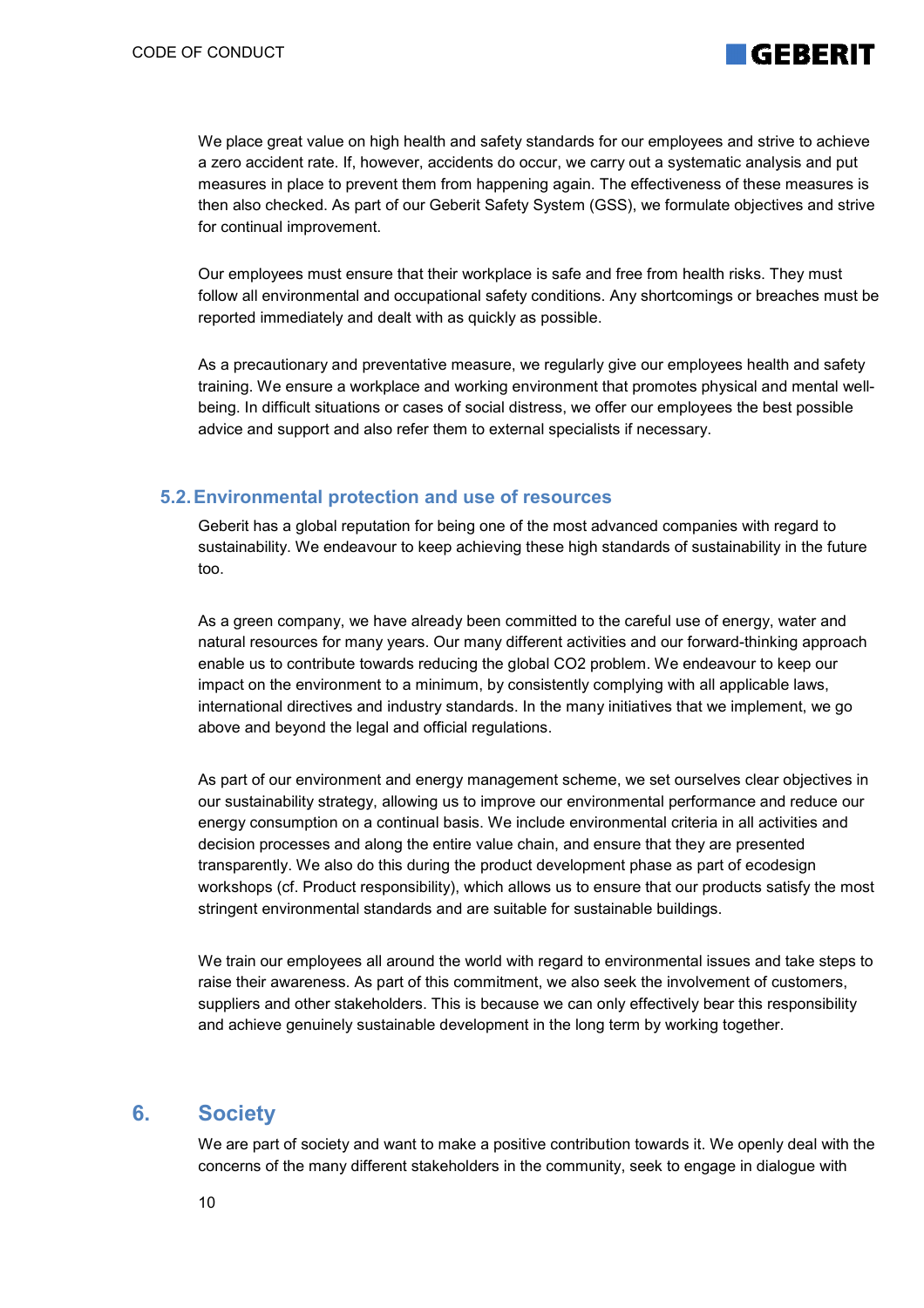

them and take a proactive approach to conflict. As the leading company in this industry, we take our function as a role model very seriously.

# **6.1. Local environment**

We think it is important to make positive contributions to the communities in which we are active by supporting cultural and sporting activities and social enterprise schemes.

We create economic, health and social benefits in our local environments. We respect the local conventions and customs and seek to engage in dialogue with the community. We also take local environmental issues into consideration and look for solutions if there are problem areas.

# **6.2. Dialogue with stakeholders**

We endeavour to engage in open, fair dialogue and exchange information with our stakeholders (including investors, the media, regulatory authorities, governments) in accordance with our company values. For us, it is essential that we build long-term relationships and trust with these stakeholders.

# **6.3. Social commitment**

We believe that we are socially committed to making a sustainable contribution to improving quality of life. We want our social projects to help the people in the developing regions of the world get access to better basic sanitary care and knowledge. This ensures that they gain important tools for life and also makes a contribution towards fulfilling the UN millennium goals.

Geberit not only supplies funds and materials for the social projects – we also plan, manage and coordinate the entire project with our own employees and trainees. In addition, we offer specific support to organisations and projects that tackle the issues of water, hygiene and sanitary facilities (e.g. Helvetas). To give our employees the chance to engage in these social schemes, we offer a volunteering programme and a social project with trainees.

# **6.4. Code of Conduct for suppliers and business partners**

As an international company, we see it as our duty to incorporate our ethical principles into our relationships with business partners too – especially suppliers, subcontractors and sales partners.

What we expect from our employees is also the basis for our business partners. Our suppliers are required to consistently comply with the Geberit principles set forth in the Code of Conduct for Suppliers. They must maintain records that prove their compliance with these requirements and they must be able to provide these records at any time upon our request. We consider noncompliance from a supplier to be a serious breach of the contractual agreements, which may result in the termination of the business relationship.

(http://www.geberit.com/media/local\_media/publikationen/allgemein/Supplier\_Code\_of\_Conduct.pd f)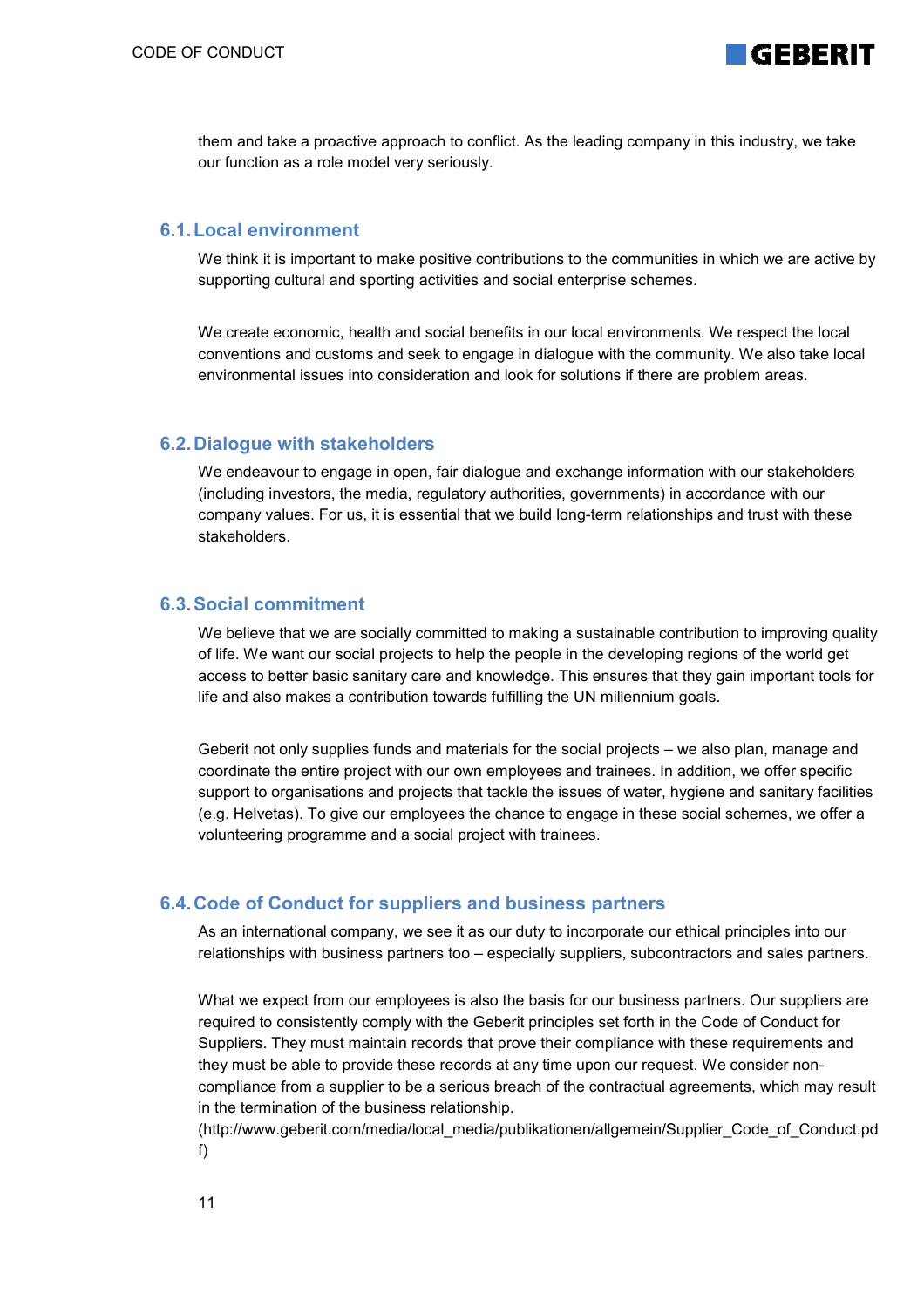

# **7. Integrity – employees and companies**

Fairness, honesty and integrity are key components of our corporate culture. They determine how we act on a daily basis and how we deal with each other and our stakeholders (including customers, suppliers, the public). In this sense, we contribute to society and encourage our employees to set a good example.

# **7.1. Using modern information technology**

Our employees worldwide are required to adhere to the Geberit Group guidelines when using modern information technology. These guidelines define a clear and binding framework of what is appropriate use of information technology.

Social media has opened up new ways of working with customers, colleagues and the outside world. For us, it is important that every employee is personally responsible for ensuring that they use this media appropriately. These guidelines therefore give our employees recommendations on how they can use social media to their own benefit and for the good of the company.

# **7.2. Data protection, confidentiality and company property**

We require our employees to treat company property with care and to protect it against damage. destruction and theft.

Geberit is dedicated to data protection and has adopted principles that must be adhered to without exception for every form of data processing within the Geberit Group and when working with third parties.

The personal data of our employees is treated with the utmost confidentiality and we strictly adhere to the data protection regulations that apply in the relevant countries.

The processing of personal data in any form (e.g. information on employees, customers and suppliers) must be carried out in line with the data protection laws and the Geberit principles.

Confidential information in any shape or form must be handled with care. All confidential information, including technical, commercial and legal information, as well as business secrets are important company assets. They warrant the same protection as all physical commodities. Our employees must ensure that information of this nature is not disclosed to unauthorised persons inside or outside the company. They must also ensure that this information remains confidential to third parties, such as customers and suppliers. Confidential information includes but is not limited to technical information about products and processes, customer information and business relationships with customers, unpublished profitability reports and other financial reports, as well as cost, price, marketing and service strategies.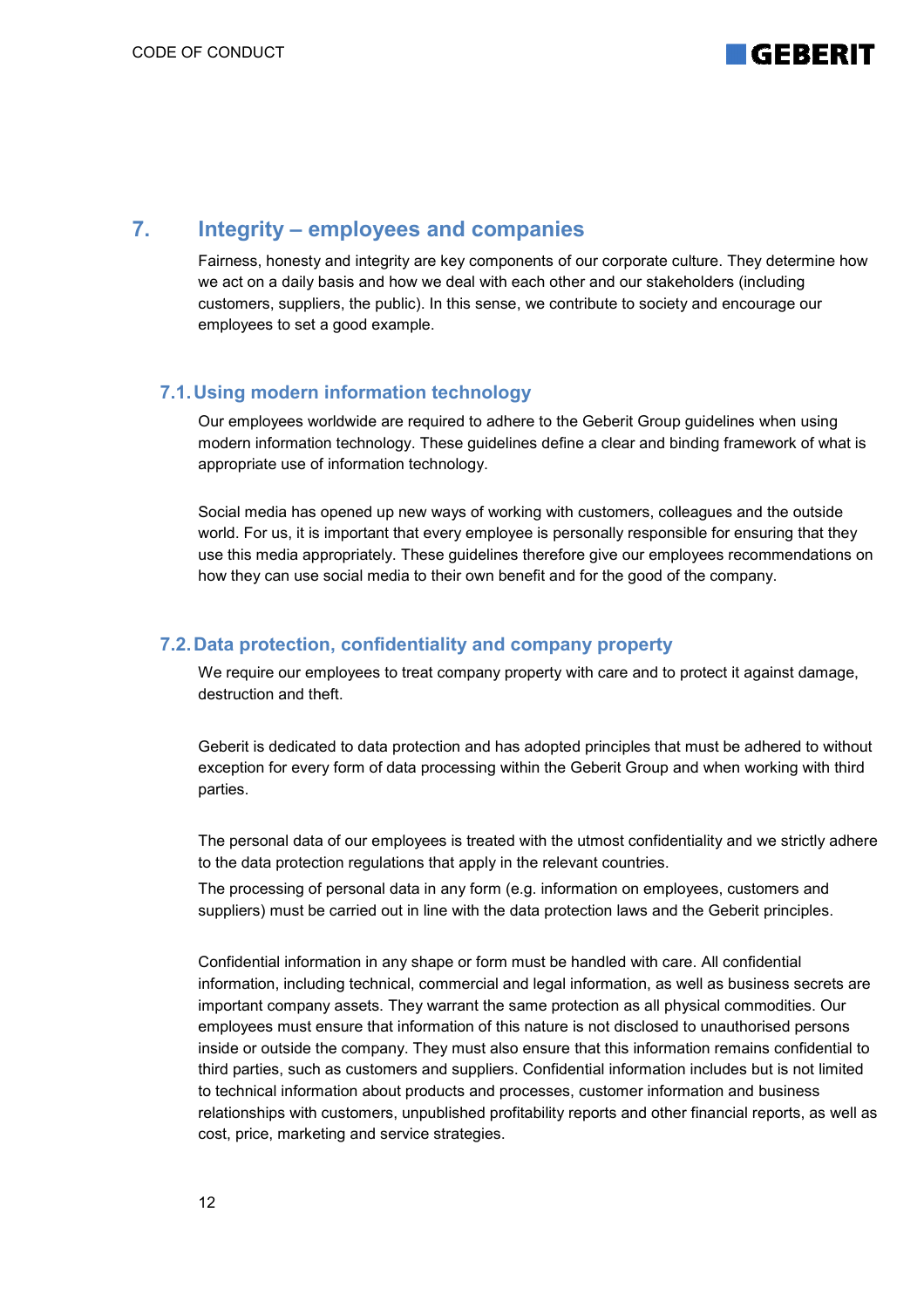

This obligation will continue to apply even after the end of the employment for an indefinite period of time.

# **7.3. Conflicts of interest, donations**

All business must always be carried out in the interest of Geberit.

As Geberit employees, we must avoid situations in which our personal interests conflict with or appear to conflict with the interests of the company.

Activities of our family and friends can lead to conflicts of interest. We should not put ourselves in situations in which our personal or family interests can conflict with the interests of Geberit. We must not misuse our employment at Geberit to gain unfair personal advantages or advantages for our family and friends.

Our employees are required not to do any business that leads to a conflict of interest. They are not permitted to take on any external employment, do business or invest in anything that adversely affects their obligations to the company.

Third parties, regardless of whether it is an individual or a company, are not permitted to benefit unfairly from their business relationship with us. Employees are also forbidden to accept or grant unfair advantages as part of business relationships with third parties. Regardless of the amount, employees are not permitted to accept or give monetary or non-monetary gifts that could raise doubts about the personal integrity or independence of Geberit. This is based on the donation guidelines that are binding for all employees (see also donation guidelines on the Geberit Intranet).

Many actual or potential conflicts of interest can be resolved in a manner that is acceptable for both the employees concerned and the company. Should a conflict of interest arise, the employee concerned should report it to his/her line manager so that an appropriate solution can be found.

# **7.4. Representation of interests, lobbying**

The representation of interests at Geberit complies with local laws and follows the principles of honesty, completeness, respect, accuracy of information and transparency. Our lobbying activities are subject to a strict internal monitoring procedure.

Representatives of external agencies or associations must base their activities regarding the political representation of interests on the same principles that also apply to Geberit.

## **7.5. Communication, media contacts, investor relations**

We communicate openly and honestly. Our Code of Conduct is publicly accessible on the Internet. For us, it is important that our customers, investors, suppliers and other external partners know how we see ethical business operations and what they can expect from our company.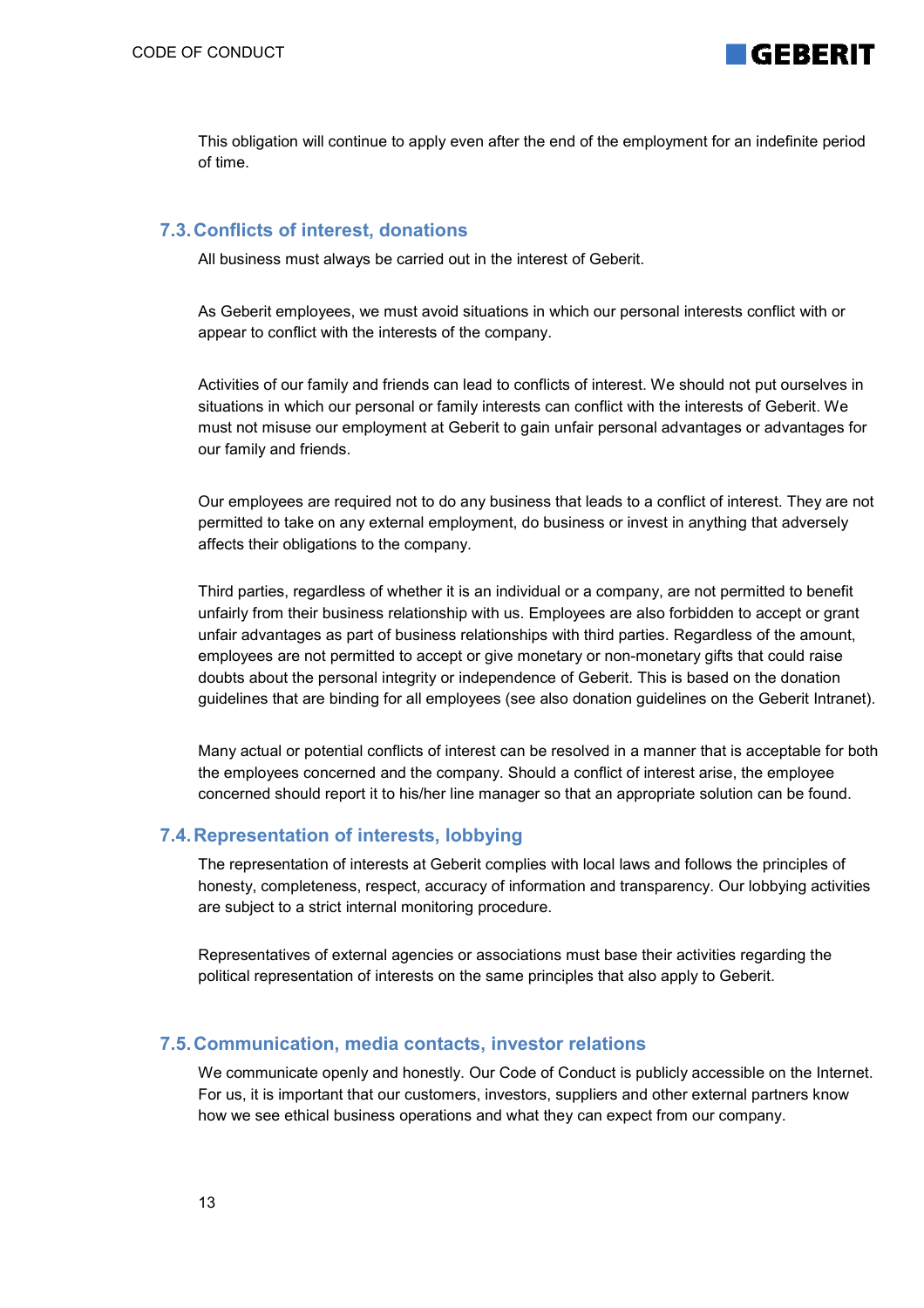

We communicate with media representatives in a uniform, open and respectful manner. As far as possible, our employees receive the same information at the same time as the media and other stakeholders. Our Corporate Communications / Investor Relations department is responsible for communication with the media, analysts and investors. All employees are required to forward all requests from the media and investors to this department.

# **7.6. Advertising, marketing and sales**

We run our marketing, advertising and sales strategies in compliance with our ethical standards and all applicable laws and behavioural codes.

We are honest about the quality and efficiency of our products and services. Comparisons with competitors' products in countries where this is permitted by law are based exclusively on facts.

## **7.7. Protection of assets**

We reliably protect all assets, property and resources that belong to the company and exclusively use these for business dealings and activities. They must not be used for personal gain under any circumstances.

We handle our business secrets confidentially, protect them and use them solely for business purposes.

Internal company information created by us regarding research and development, production data, costs, prices, turnover, profits, markets, customers and business methods are our property and are not disclosed to external parties without the required approval unless this is required by law.

# **7.8. Contractual obligations and documentation standards**

We work diligently to fulfil our contractual obligations. We ensure that all business deals are appropriately and correctly documented according to the legal regulations and the applicable accounting standards.

We keep accurate and complete business records and ensure that all company reports, records and accounts are created and stored in accordance with the applicable law and the relevant standards used by the company.

We document all business processes correctly and completely. Document management at Geberit comprises the creation, saving and destruction of documents. We store all business-related documents (including electronic files and microfilms) for the duration specified by law.

Incorrect or misleading entries in books and records belonging to the Geberit Group are strictly forbidden. Our employees must ensure that they do not exceed their internal authorisations and are not involved in activities that lead to forbidden actions.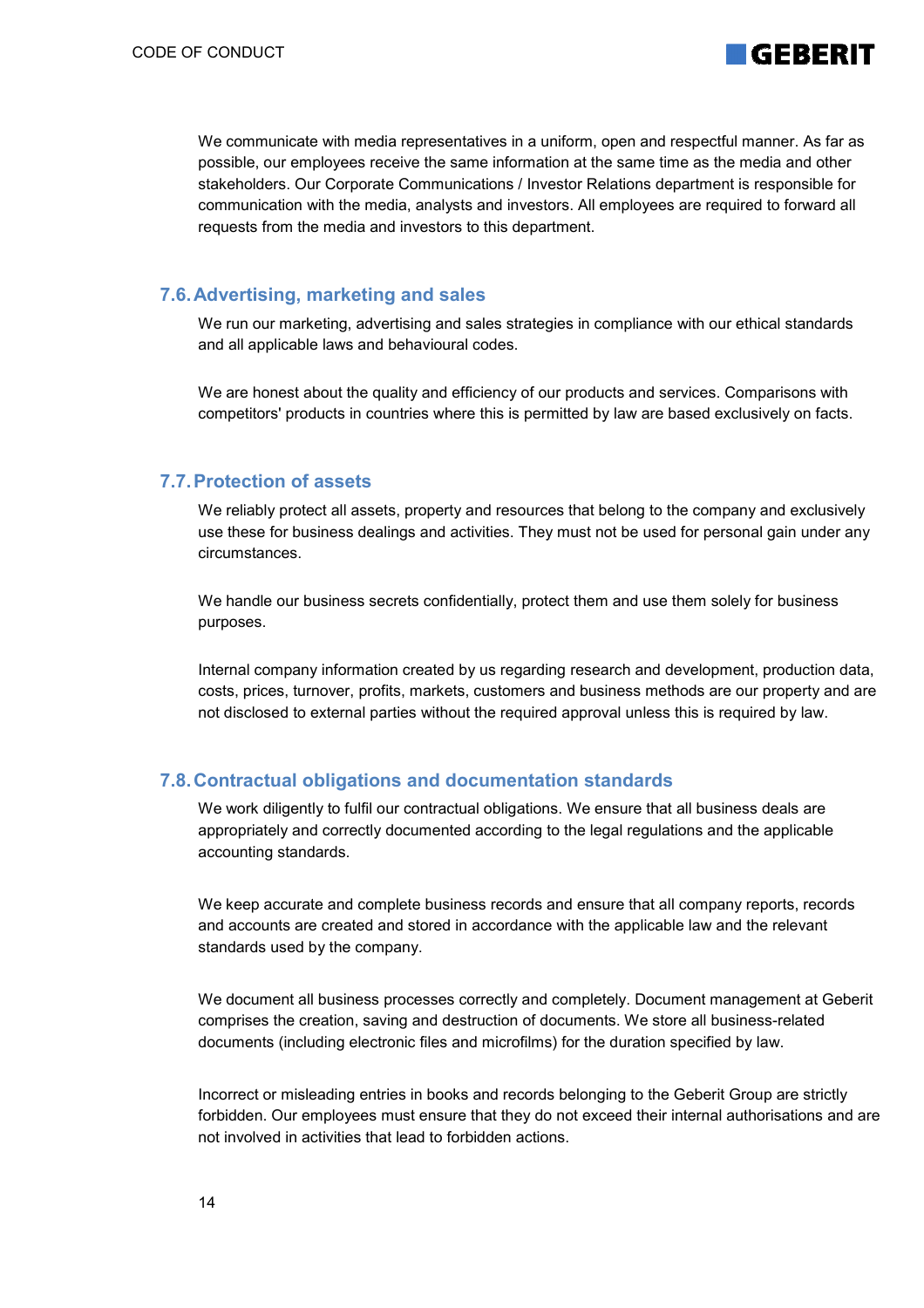

# **7.9. Fraud and theft**

We ensure that all cases of fraud, embezzlement and theft associated with our company are immediately reported and investigated internally (supervisor, HR manager or Integrity Line) and that the people concerned are prosecuted and removed from the workplace, if necessary. Even suspected cases must be reported immediately.

# **7.10. Insider trading / Insider dealing**

We respect the rights of our employees to make business investments and encourage them to buy shares in the company.

All employees are required to comply with the insider trading laws. Our employees are forbidden to use confidential information as the basis for trading shares in Geberit or another company for personal gain or to the benefit of another person.

We do not disclose important, private information to third parties. This also applies to friends, relatives, customers and suppliers. If an employee receives important, private information, he/she may not use this information to trade shares or generate profit from it in any other way.

Breaches of these principles will be prosecuted in the civil and criminal courts.

### **7.11. Donations, sponsorship, political donations and positions**

We do not make any donations to political parties, political organisations or to individuals who occupy political offices.

We do, however, support non-political institutions – in the social sector or in the environmental protection sector, for example – with monetary and non-monetary donations to an appropriate and reasonable extent. Above all, our aid projects focus on the principle of "helping others help themselves": we make our materials available to those in need and teach them what we know. We do this because we want to help improve their situation in the long term.

## **7.12. International trade restrictions and boycotts**

We fully adhere to the bans and requirements of all international trade regulations.

We respect the restrictions and boycotts regarding trade on the world market enforced by various countries and international organisations such as the United Nations (UN).

All employees must be familiar with the applicable local and international regulations that are relevant for their business activities. In case of doubt, our employees are encouraged to seek advice from the responsible export and customs expert or from the internal legal department.

## **7.13. Dealing with totalitarian regimes**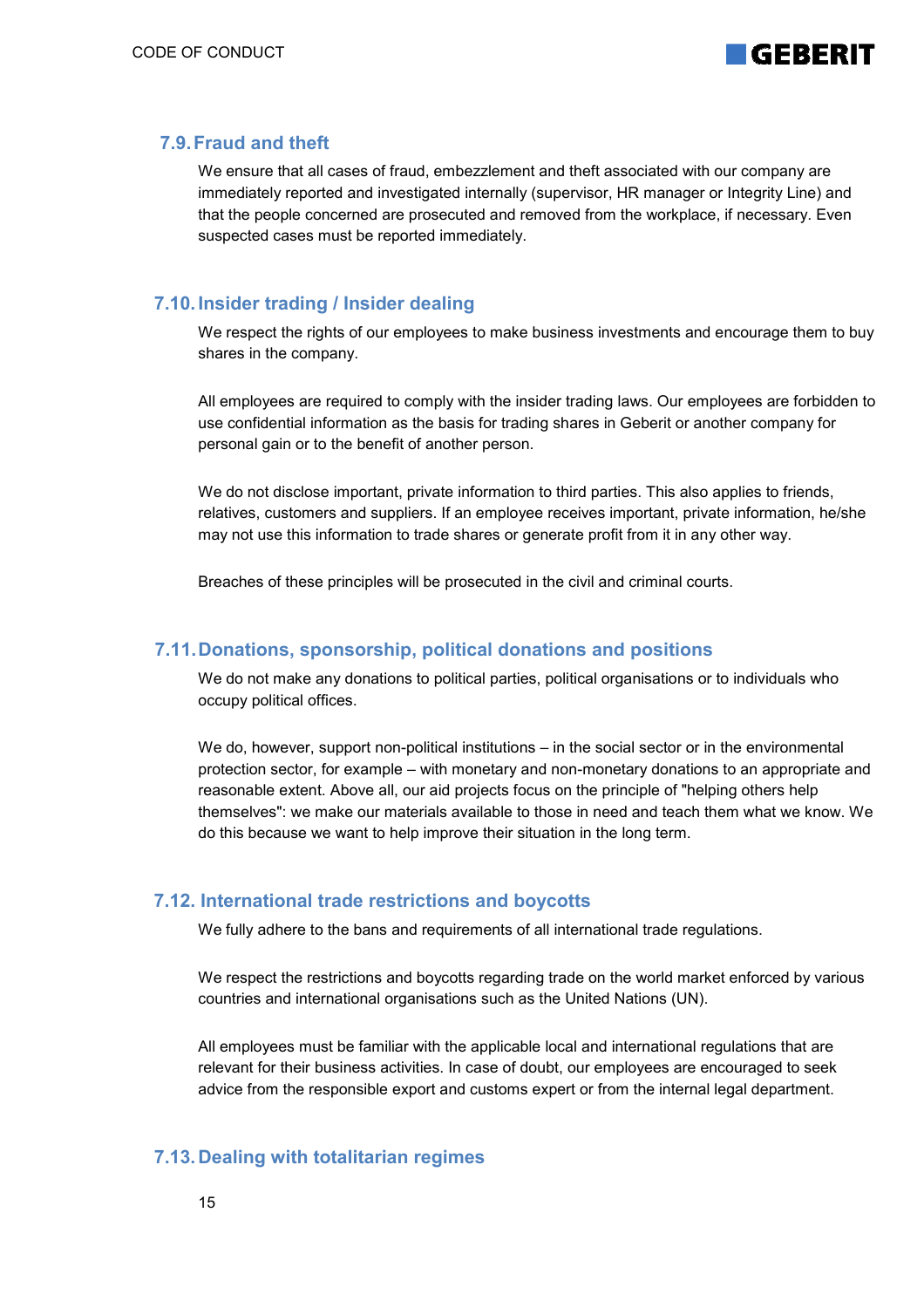

We fundamentally and categorically do not violate the sanctions and embargoes imposed by the United Nations (UN).

If the UN has classified a country as a country with a repressive regime, we will check on an individual basis whether it is in the wider interest of that country's population that we continue to supply products and services in order to improve the quality of life of the people.

# **8. Product responsibility**

We use changes in the markets, science and society as an opportunity to develop new products, services and procedures. In doing so, we give the careful use of natural resources top priority. We develop innovative, reliable and top-quality products which we hope will improve people's quality of life in a sustainable manner.

# **8.1. Product responsibility – product liability**

When developing our products, we strive for top-quality performance. We therefore develop products that offer ideal solutions to the needs of our customers, contract partners and consumers. For us, top quality means satisfying functionality, reliability and application safety requirements to the best possible extent. In doing so, we are guided by the zero-error principle.

The Product Development department is in charge of ensuring that products are safe and userfriendly and that they comply with all standards and legal requirements. We are careful to identify all dangers and to evaluate the risks associated with using these products.

Generally speaking, Geberit products and services pose little risk to customers in terms of health and safety. However, we follow a preventative approach as part of our comprehensive quality planning process to check and ensure the healthy and safety requirements of all products at every stage – from development, certification, manufacture and storage through to use and disposal of the product.

We guarantee the safety and the suitable and responsible use of our products across their entire life cycle. Our employees and customers receive thorough training in this area.

If some products or the use of some products pose an increased health and safety risk, our Technical Authoring department ensures that this is transparently communicated to the customers accordingly.

# **8.2. Intellectual property – patents**

The expertise developed by Geberit and our intellectual property are key resources that must be protected by every single employee. Intellectual property and business secrets are subject to the most stringent non-disclosure requirements. Intellectual property includes but is not limited to copyright, patents, utility models, designs, brands and business secrets.